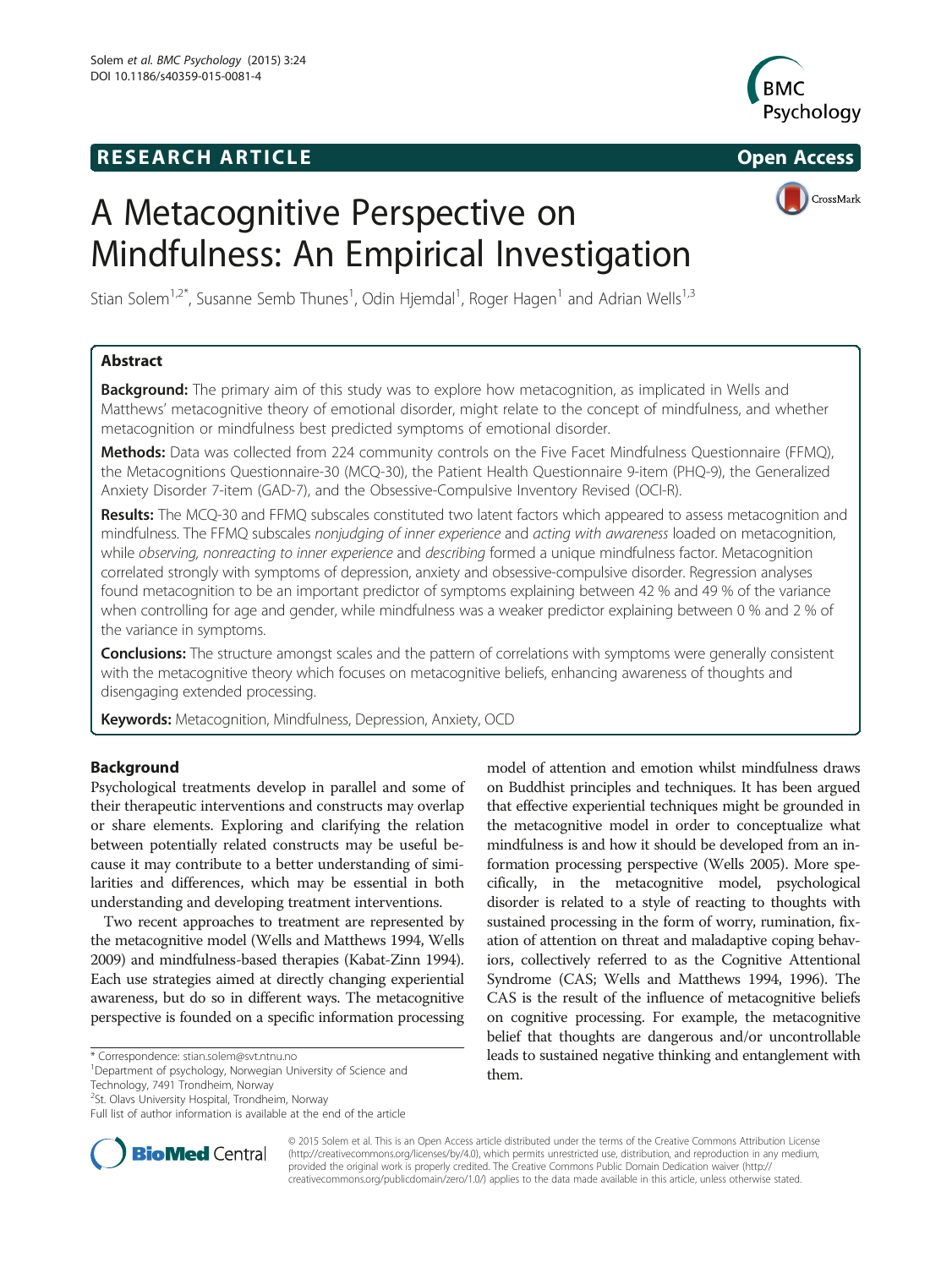Theory and research on metacognition evolved from developmental- and cognitive psychology (e.g., Flavell [1979](#page-8-0); Nelson 1996; Nelson and Narens 1994). Metacognition was originally defined as knowledge or beliefs about thinking and strategies used to regulate and control thinking processes (Flavell, [1979](#page-8-0)). As such metacognition refers to cognition applied to cognition. Metacognition has since been developed as a basis for understanding and treating psychological disorders (Wells and Matthews, [1994](#page-9-0); [1996](#page-9-0)). In this metacognitive theory of emotional disorders it is argued that disorder is associated with a non-specific style of thinking termed CAS. According to the theory, much of the knowledge on which processing depends is metacognitive in nature. So the activation and persistence of the CAS in response to stressors is dependent on maladaptive metacognitive knowledge (beliefs). When we refer to metacognitions in the current study, we refer to metacognitions as specified in this metacognitive model of emotional disorders and as operationalized by the Metacognitions Questionnaire-30 (MCQ-30). For a detailed theoretical discussion on metacognition in general (not restricted to Wells' metacognitive model) and mindfulness confer Jankowski and Holas ([2014\)](#page-8-0).

Within a different theoretical framework, mindfulness, has gained extensive import into the therapeutic domain through the adoption of meditation practices. In this tradition mindfulness has been defined as "the awareness that emerges through paying attention on purpose, in the present moment, and nonjudgmentally to the unfolding of experience moment by moment" (Kabat-Zinn [2003,](#page-8-0) p. 145). As noted by Jankowski and Holas [\(2014](#page-8-0)) the abundance of meanings related to the term mindfulness makes it difficult to define. In the current study mindfulness is understood and operationalized according to the FFMQ. According to FFMQ mindfulness is a multifaceted construct which could be defined as: attending to internal and external experiences, labelling internal experiences with words, attending to the present moment, taking a nonjudging stance toward thoughts and feelings, and not getting caught up in thoughts and feelings.

To practice mindfulness is to be aware of what is going on in the present moment. It is the opposite of acting on "autopilot", where the present moment is biased by routinized and habitual thoughts and feelings. While practicing mindfulness, a person will experience the present moment as the direct experience of the body and sensory input. Meditation is used as a tool to develop the state, or the skill of mindfulness. Emotional disorders could possibly be understood as a lack of mindfulness skills in the mindfulness-based approach. However, there is a lack of theory to offer a good explanation as to the mechanisms of mindfulness, but there are indications that mindfulness could be useful in

managing cognitive vulnerability and reduce the chance of relapse in depression (Segal et al. [2013](#page-8-0)). In contrast, in the metacognitive model emotional disorders are seen as the result of fixed ways of coping with negative thoughts through repetitive negative thinking. Disorder does not result from a state of mindlessness or 'autopilot' instead it results from excessive motivated efforts to deal with negative thoughts with the CAS. Metacognitive therapy has developed specific techniques such as detached mindfulness (Wells and Matthews [1994](#page-9-0), Wells [2005](#page-9-0)), which is a reaction to thoughts that is the opposite of the CAS, involving standing back and not reacting or trying to deal with them but remaining flexible with low levels of ideation. This ability is aimed to strengthen metacognitive beliefs such as knowing what a thought is and that it is a benign inner event that is separate from the control of action. See Wells ([2005](#page-9-0)) for a closer description of detached mindfulness and its similarities and differences from mindfulness.

Recent analyses have attempted to differentiate and assess the components of mindfulness and link them meaningfully with different psychological factors. The concept of mindfulness has been operationalized with the Five Facet Mindfulness Questionnaire (FFMQ; Baer et al. [2006](#page-8-0)), based on a factor analysis of independently developed questionnaires for measuring mindfulness. A systematic review of instruments to measure selfreported mindfulness found that the FFMQ has the best psychometric properties (Park et al. [2013\)](#page-8-0). The higher the scores on the FFMQ the better mental health the individual is thought to have. The five facets of FFMQ are: observing, describing, acting with awareness, nonjudging of inner experience, and nonreacting to inner experience. Observing includes attending to or noticing experiences, either internal or external such as cognitions, emotions or various sensory perceptions (e.g. "I pay attention to how my emotions affect my thoughts and behavior"). Describing refers to being able to put internal experiences into words (e.g. "I'm good at finding words to describe my feelings"). Acting with awareness is the tendency to attend to what you're doing at the moment, as opposed to "going on automatic pilot" (e.g. "When I do things, my mind wanders off and I'm easily distracted"). Nonjudging of inner experience refers to being able to not evaluate thoughts and feelings as good or bad (e.g. "I criticize myself for having irrational or inappropriate emotions" [reverse scoring]). Nonreacting to inner experience refers to the ability to let thoughts and emotions come and go without being caught up in or reacting to them (e.g. "I watch my feelings without getting lost in them") (Baer et al. [2008](#page-8-0)).

Baer et al. [\(2006](#page-8-0)) showed that *nonjudging of inner ex*perience and acting with awareness were the subscales most strongly correlated with psychological symptoms,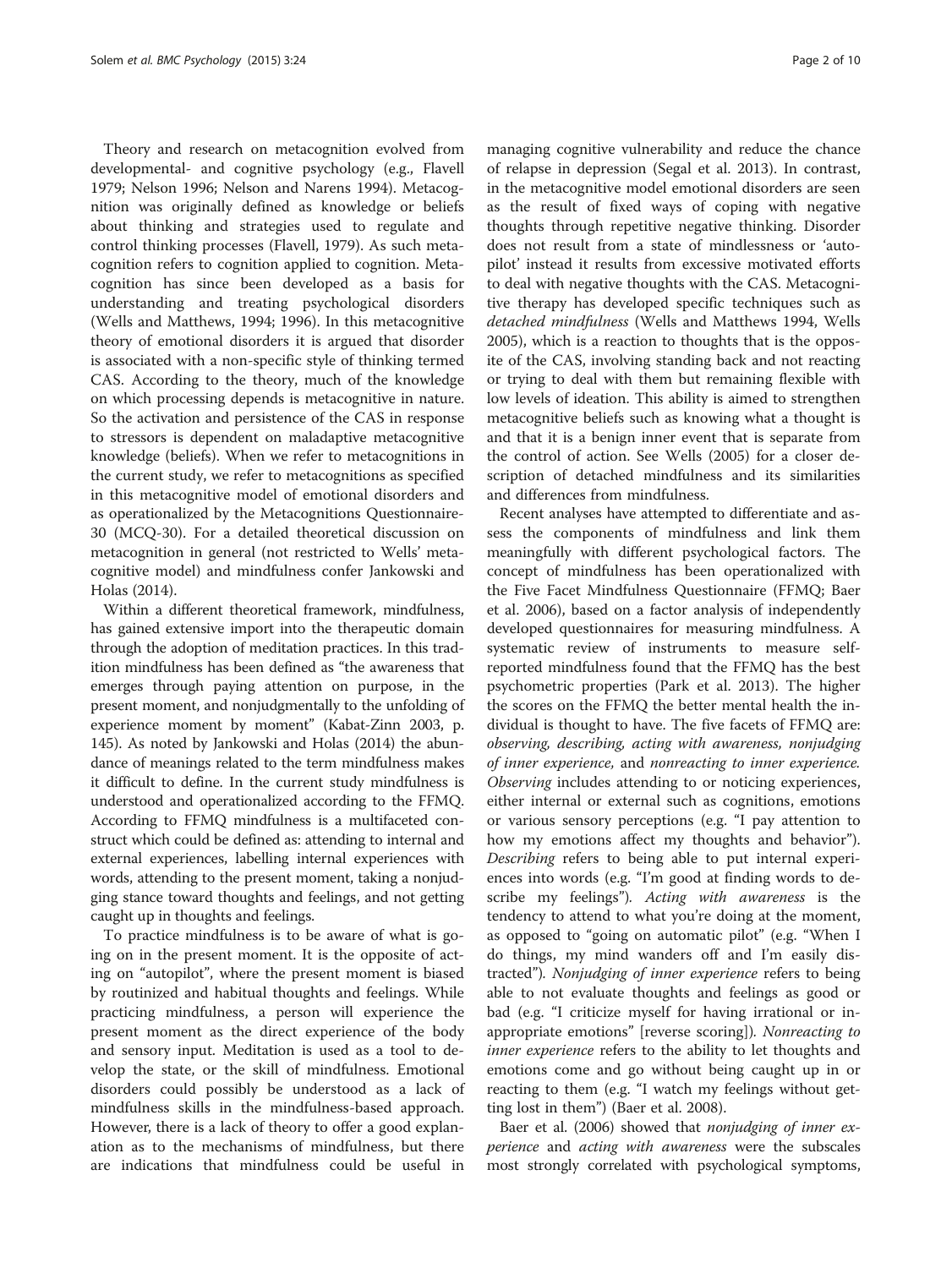neuroticism, thought suppression and difficulty regulating emotion, while observing and describing mostly showed no or weak correlations with these measures. Another study showed that observing and describing had no correlation to anxiety and depression, while the other three subscales showed weak correlations (Bohlmeijer et al. [2010](#page-8-0)). It has also been found that nonjudging of inner experience predicts lower levels of depression, anxiety and stress, while *acting with awareness* predicts lower levels of depression (Cash and Whittingham, [2010](#page-8-0)).

There are similarities and differences in the concepts used in metacognitive theory and in meditation derived practice. The concept of mindfulness as assessed with the FFMQ (Baer et al. [2006](#page-8-0)) may be related to the constructs of metacognitive beliefs as specified in metacognitive theory (Wells and Matthews [1994](#page-9-0)). For instance, items of the FFMQ (e.g. "When I do things my mind wanders off and I'm easily distracted") appear to tap attitudes or beliefs about cognition. In metacognitive theory of psychological disorder metacognitive beliefs are assessed with the metacognitions questionnaire (MCQ; Cartwright-Hatton and Wells [1997;](#page-8-0) Wells and Cartwright-Hatton [2004\)](#page-9-0). The MCQ has five subscales: positive beliefs about worry (e.g. "Worrying helps me cope"), uncontrollability and danger (e.g. "When I start worrying I cannot stop"), need to control thoughts (e.g. "I should be in control of my thoughts all of the time"), cognitive confidence (e.g. "I do not trust my memory"), and cognitive self—consciousness (e.g. "I am constantly aware of my thinking").

There is both convergence and divergence in the items of the FFMQ and MCQ. Whilst the FFMQ and MCQ contain constructs with no apparent overlap, it is clear for example, that the FFMQ construct of observing overlaps with MCQ *cognitive self-consciousness* as they both relate to an internal focus of attention. However, in the metacognitive model cognitive self-consciousness should be positively related to troublesome symptoms, while the mindfulness construct of observing should be negatively related to troublesome symptoms. However, there might be differences between experienced and inexperienced meditators as they have different cerebral activation in response to stressors (e.g. Froeliger et al. [2012](#page-8-0)) and meditation experience could also affect the relationship between observing and well-being (Baer et al. [2006; 2008\)](#page-8-0)."

It would be useful to establish whether metacognition correlates with mindfulness and whether mindfulness and metacognition subscales combine to form latent variables that might predict psychological distress. The primary aim of the current study was therefore to explore how metacognition as implicated in metacognitive theory of emotional disorder might relate to the broad concept of mindfulness. We also wanted to examine the latent structure among factors related to mindfulness

and metacognitions and how this might relate to anxiety, depressive and obsessive-compulsive symptoms. Because the constructs may be related in different ways (or not at all) our goal was exploratory rather than testing a particular model fit, as we did not wish to impose constraints on any meaningful structure that could emerge. In addition to exploring the latent structure among subscales we examined, post hoc, the relationship between the latent factors and measures of psychopathology as a means of provisionally validating emergent constructs.

#### Methods

#### Participants and procedure

The sample was 224 Norwegian-speaking participants between the age of 18 and 67, with a mean age of 31.8 years  $(SD = 13.0)$ . The sample consisted of 75 (33.5 %) men and 149 (66.5 %) women. In this sample, 39.8 % were employed either part time or full time, 45.1 % were full time students, 1.8 % were part time students, and 13.4 % received disability benefits or disability insurance or were retired or unemployed. Also, 34.4 % was single, 21.4 % was in a relationship, 38.8 % was married or cohabiting, and 5.4 % was divorced or separated. The data was anonymously collected online through posts on social media and on public online discussion forums where people were encouraged to answer and to share a link to the questionnaires. The majority of participants recruited through social media were from the network of a psychology graduate student, while the discussion forums were related to psychological health. Anyone over the age of 18 could participate, and 224 people completed all five questionnaires. The study was submitted to the Regional Committee for Medical and Health Research Ethics in Norway for approval. The ethics committee decided that an approval was not necessary as the participants responses were anonyomous. The study was approved by the Norwegian Social Science Data Services (project nr: 33966).

#### Measurements

Five Facet Mindfulness Questionnaire (FFMQ; Baer et al. [2006](#page-8-0)). The FFMQ uses a 5-point Likert response scale  $(1 =$  never or very rarely true,  $5 =$  very often or always true). The higher the score on FFMQ the more mindful a person is and should thus experience less psychological problems. It contains 39 items, where each facet is represented with seven or eight items each. The five facets are: observing, describing, acting with awareness, nonjudging of inner experience, and nonreacting to inner experience. Baer et al. [\(2006\)](#page-8-0) argue that using a total score of FFMQ to measure mindfulness will provide a distorted view of the relationships between mindfulness and other concepts, because the subscale scores of FFMQ measure different aspects of mindfulness that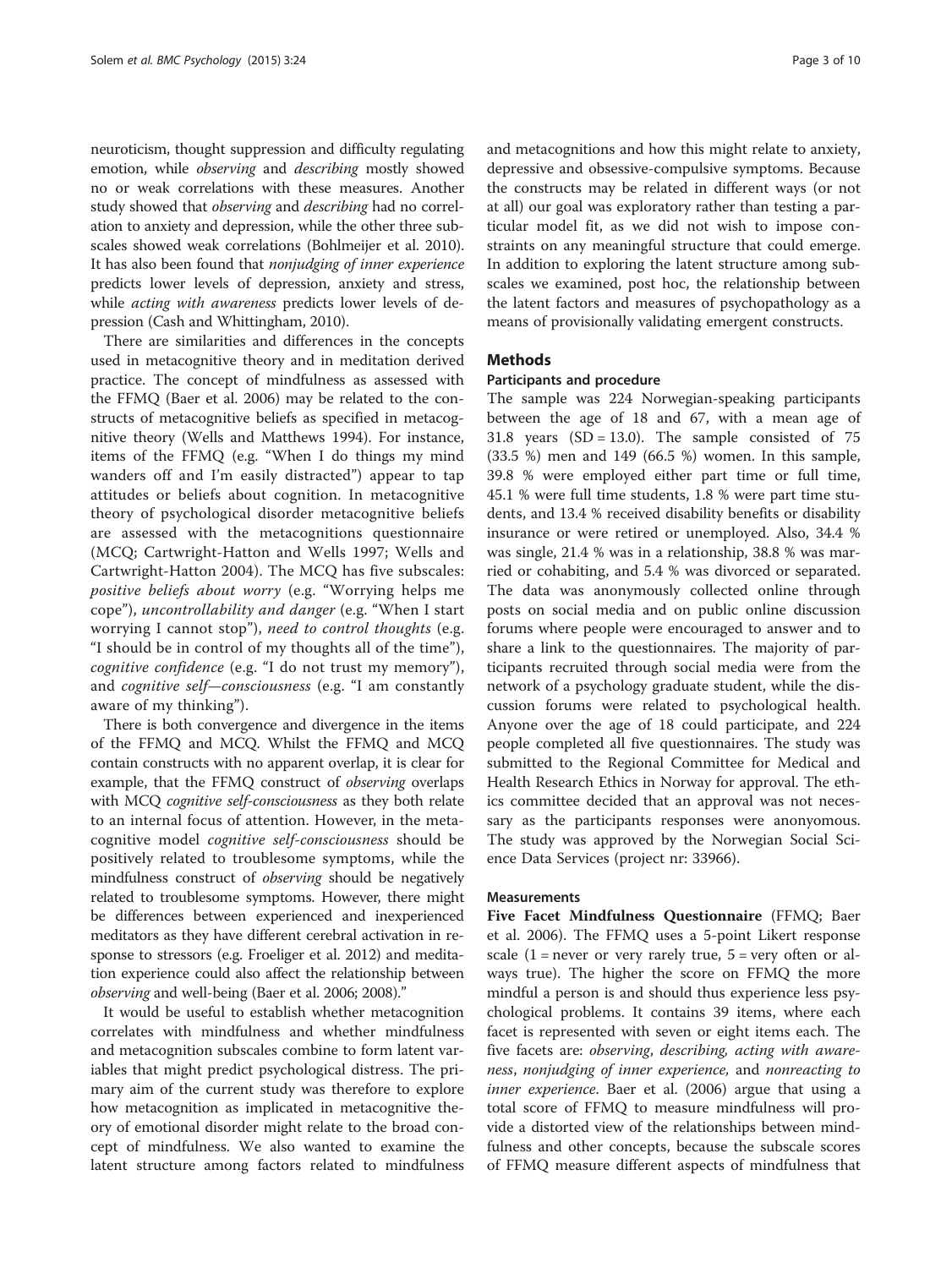should not be collapsed into one. Thus, there is a need for clarifying the relation between the FFMQ facets. The Norwegian FFMQ has been validated for use in Norway (Dundas et al. [2013](#page-8-0)). In the current study, FFMQ showed adequate psychometric characteristics with Cronbach's alpha on the five facets of 0.80, 0.88, 0.86, 0.92 and 0.80, respectively.

Metacognitions Questionnaire 30 (MCQ-30; Wells and Cartwright-Hatton [2004](#page-9-0)). All subscales of the MCQ-30 have been shown to have positive relationships with obsessive-compulsive symptoms, pathological worry, and trait-anxiety. The MCQ-30 uses a 4-point Likert response scale  $(1 = do not agree, to 4 agree very much)$ . Higher scores on MCQ represent higher levels of dysfunctional metacognitions. The five subscales are: positive beliefs about worry, uncontrollability and danger, need to control thoughts, cognitive confidence, and cognitive self—consciousness. MCQ uncontrollability and danger and MCQ need to control thoughts demonstrate particularly strong relationships with mood and anxiety disorders (Spada et al. [2008](#page-8-0); Wells and Cartwright-Hatton, [2004](#page-9-0)). In the current study, MCQ-30 showed adequate psychometric characteristics with Cronbach's alpha on the five subscales of 0.80, 0.85, 0.80, 0.88 and 0.85, respectively. The MCQ has been used with subscale factors as well as a total score as an indication of levels of metacognitions (e.g. Hjemdal et al. [2013](#page-8-0)).

Patient Health Questionnaire 9-item (PHQ-9; Spitzer et al. [1999\)](#page-8-0). The PHQ-9 contains criteria for depression. The name PHQ-9 refers to the nine items in the questionnaire, and is based on the nine criteria for diagnosing depression in DSM-IV. Each item is reported on a four-point Likert scale  $(0 = not at all, 3 = almost every)$ day), and the answers refer to the past two weeks. The PHQ-9 total score is used as a severity measure, and can range from 0 to 27. It has been shown to have good internal reliability and test-retest reliability, as well as criterion validity, construct validity and external validity (Kroenke et al. [2001\)](#page-8-0). In the current study, the PHQ-9 showed adequate psychometric characteristics with a Cronbach's alpha of 0.88.

Generalized Anxiety Disorder 7-item (GAD-7; Spitzer et al. [2006](#page-8-0)). GAD-7 is based on the DSM-criteria for generalized anxiety disorder. Each item is reported on a fourpoint Likert scale  $(0 = not at all, 3 = almost every day)$ , and the answers refer to the past two weeks. The total score ranges between  $0 - 21$ . It has been shown to have good reliability, as well as good criterion, construct, factorial and procedural validity. In the current study, the questionnaire showed adequate psychometric characteristics with a Cronbach's alpha of 0.89.

Obsessive-Compulsive Inventory Revised (OCI-R; Foa et al. [2002](#page-8-0)). The OCI-R is an 18-item self-report questionnaire. OCI-R was developed to examine the presence

and severity of obsessive-compulsive disorder (OCD) symptoms. Each item is rated on a 5-point Likert scale (0  $=$  not at all,  $4 =$  extremely). The higher the score the higher the level of OCD symptoms. The total score of the OCI-R provides information about the OCD severity, but there are also sub-scores which addresses the severity of the different types of obsessions and compulsions. There are six subscales included in the OCI-R: Washing, checking, obsessions, neutralizing, ordering and hoarding. The score of OCI-R ranges between  $0 - 72$ , and higher scores indicate higher levels of OCD symptoms. The OCI-R has been shown to be a valid and reliable diagnostic tool (Foa et al. [2002](#page-8-0)). A study with a Norwegian sample found results supporting the validity of OCI-R (Solem et al. [2010](#page-8-0)). In the current study, the measure showed adequate psychometric characteristics with a Cronbach's alpha of 0.90 for the total score.

#### **Statistics**

Pearson correlation analyses were used to investigate the relationship between metacognition and mindfulness. The relationship between metacognition and mindfulness was further explored using Maximum Likelihood factor analysis with a direct oblimin rotation in which subscale scores of the MCQ and the FFMQ were used. After investigating the relationship between metacognition and mindfulness, the next step was to determine the independent predictors of symptoms using hierarchical regression analysis. We conducted three regression analyses. One using symptoms of anxiety as the dependent variable, the second using symptoms of depression, and the third using symptoms of OCD as the dependent variable. On the first step we entered gender and age, on the following steps we entered the factors extracted from the Maximum Likelihood analysis.

#### Results

#### Levels of depression, anxiety, and obsessive-compulsive symptoms in the sample

The mean score of PHQ-9 was  $6.56$  (SD =  $5.61$ ). The optimal cut-off score when using PHQ-9 is often set to 10 points (Manea et al. [2012\)](#page-8-0). Using a cut-off point of 10 and above to describe the current sample; 20.5 % scored above this cut-off. With regard to severity; 11.1 % reported that their problems with depression made doing their work, taking care of things at home, or getting along with other people as "very difficult", while 2.8 % reported this as being "extremely difficult".

In this sample, the mean score of GAD-7 was 5.32 (SD = 4.61). The cut-off point for 'caseness' is a score of 10. In this sample, 14.8 % scored above cut-off. With regard to severity, 10.3 % reported that their anxiety problems made doing their work, taking care of things at home, or getting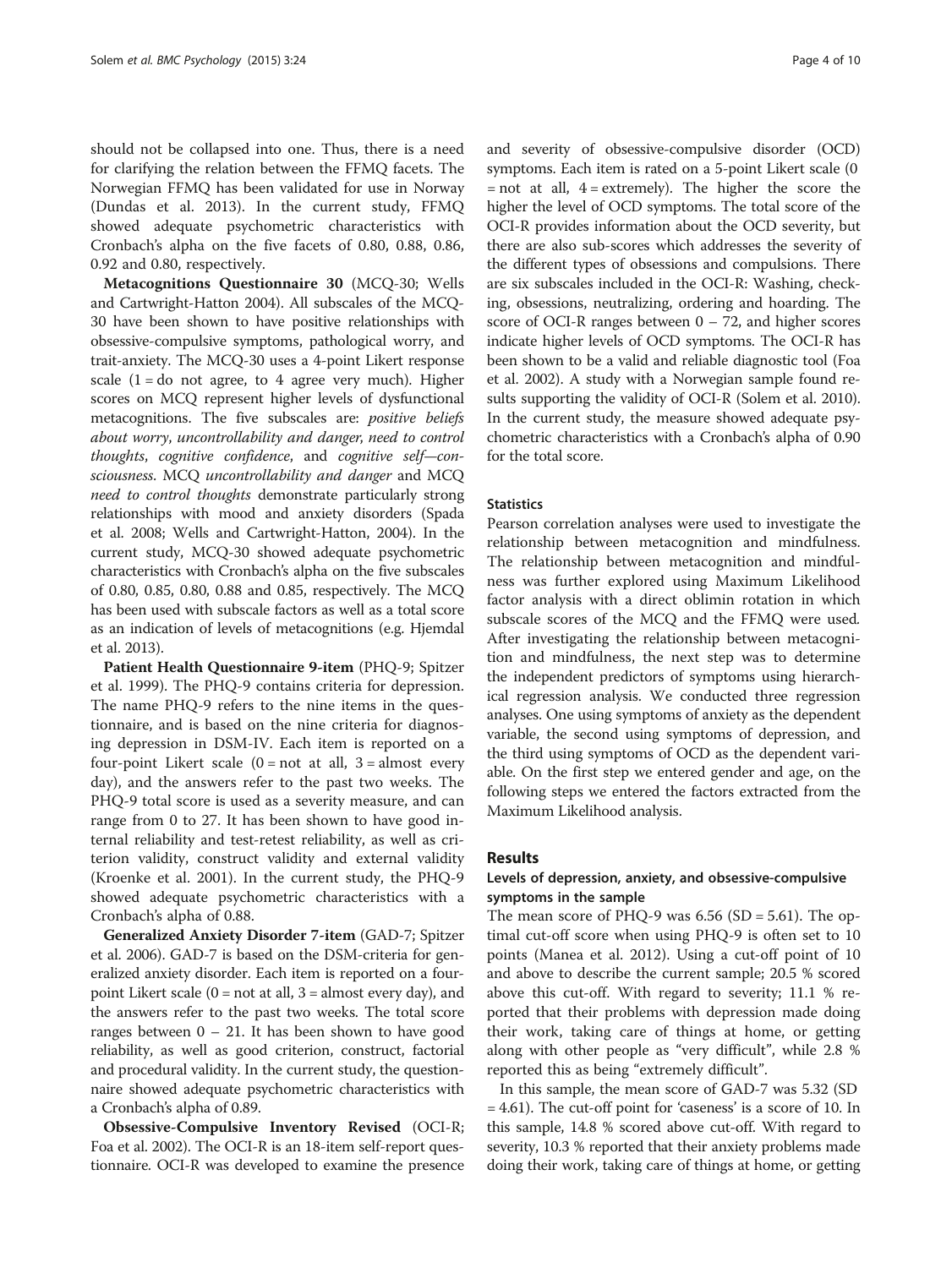along with other people as being "very difficult", while 2.3 % reported this as being "extremely difficult".

The mean OCI-R score was  $10.06$  (SD = 9.78). The recommended cut-off point is 21, with scores at or above this level indicating the likely presence of OCD (Foa et al. [2002\)](#page-8-0). In this sample, 11.6 % scored above cut-off. A summary of the scores on the different instruments are presented in Table 1.

#### Relationships between metacognition, mindfulness, and symptoms

The subscales acting with awareness and nonjudging of inner experience were the two facets of FFMQ with the strongest correlation with MCQ. Of these the nonjudging of inner experience dimension correlated most strongly with two MCQ subscales: negative beliefs about uncontrollability and need to control thoughts. These relationships, as with most of the associations between these two questionnaires were negative. They appear to show that the nonjudging of inner experience decreases as metacognitive beliefs about the uncontrollability and danger of thoughts and beliefs about the need to control thoughts increase. All of the five subscales in MCQ correlated positively and significantly (ranging from .23 to .71) with the symptom measures. The two subscales correlating the most with the three symptom measures were MCQ uncontrollability and danger and MCQ need to control thoughts. Four of the subscales in FFMQ correlated negatively and significantly (ranging from -.22 to

|             |  | Table 1 Levels of mindfulness, metacognitions, and symptoms |  |
|-------------|--|-------------------------------------------------------------|--|
| $(n = 224)$ |  |                                                             |  |

|                              | Range      | Mean  | SD    |
|------------------------------|------------|-------|-------|
| <b>MCQ</b>                   |            |       |       |
| Positive beliefs about worry | 6 - 24     | 9.16  | 3.28  |
| Uncontrollability and danger | $6 - 24$   | 11.04 | 4.66  |
| Cognitive confidence         | $6 - 24$   | 10.82 | 4.21  |
| Need to control thoughts     | 6 - 24     | 9.50  | 3.88  |
| Cognitive self-consciousness | $6 - 24$   | 12.59 | 3.87  |
| Total                        | $30 - 120$ | 53.11 | 14.83 |
| <b>FFMQ</b>                  |            |       |       |
| Observing                    | $8 - 40$   | 24.25 | 6.07  |
| Describing                   | $8 - 40$   | 28.89 | 6.50  |
| Acting with awareness        | $8 - 40$   | 27.27 | 5.91  |
| Nonjudging of inner exp.     | $8 - 40$   | 29.33 | 7.57  |
| Nonreacting to inner exp.    | $7 - 35$   | 19.93 | 5.12  |
| PHQ-9                        | $0 - 27$   | 6.56  | 5.61  |
| GAD-7                        | $0 - 21$   | 5.32  | 4.61  |
| OCI-R                        | $0 - 72$   | 10.06 | 9.78  |

Note. MCQ Metacognitions Questionnaire, FFMQ Five Facet Mindfulness Questionnaire, PHQ-9 Patient Health Questionnaire 9-item, GAD-7 Generalized Anxiety Disorder 7-item, OCI-R Obsessive Compulsive Inventory-Revised

The relationships between metacognition and mindfulness were explored using a Maximum Likelihood factor analysis in which subscale scores of the MCQ and the FFMQ were used. The aim of the factor analysis was to reveallatent constructs amongst the two sets of subscales. Two factors had eigenvalues above 1 and were extracted and subject to oblimin rotation. Acting with awareness and nonjudging of inner experience loaded onto a factor along with and dominated by the MCQ subscales and therefore appeared to reflect a metacognition factor. MCQ cognitive self-consciousness measures a construct primarily related to the first factor but it had a side-loading on the second factor. Because the variance is partially related to both factors it is difficult to interpret in further analyses in this particular context. The second factor consisted of three FFMQ subscales (observing, nonreacting to inner experience, and *describing*) and was labeled *mindful*ness. Standardized z-scores were used for the analysis and the FFMQ scales that corresponded with the metacognition factor were reversed when creating total scores for the two factors.

Partial correlations were used to examine unique relations between these latent factors and each symptom measure while controlling for symptom overlap. The metacognition factor showed strong zero-order correlations with all of the three symptom measures (ranging from .65 to .72) and correlations were still significant after controlling for other symptoms (ranging from .27 to .35). For the mindfulness factor, correlations with symptoms ranged from -.19 to -.27. Only the relationship with depression emerged as significant when controlling for symptom overlap in the partial correlation analyses. A summary of the correlation analyses and Maximum Likelihood factor analysis is presented in Table [2](#page-5-0) and Table [3.](#page-5-0)

#### Predictors of psychological symptoms

Two separate factors emerged from the MCQ-30 and FFMQ in which metacognition could be separated from mindfulness and metacognition was a stronger predictor of specific psychological symptoms than mindfulness. The next step was to determine the independent predictors of symptoms using hierarchical regression analysis. We had two aims in doing this, first to provide some validation of the separate factors and more specifically test the incremental validity of mindfulness when controlling for metacognition. Such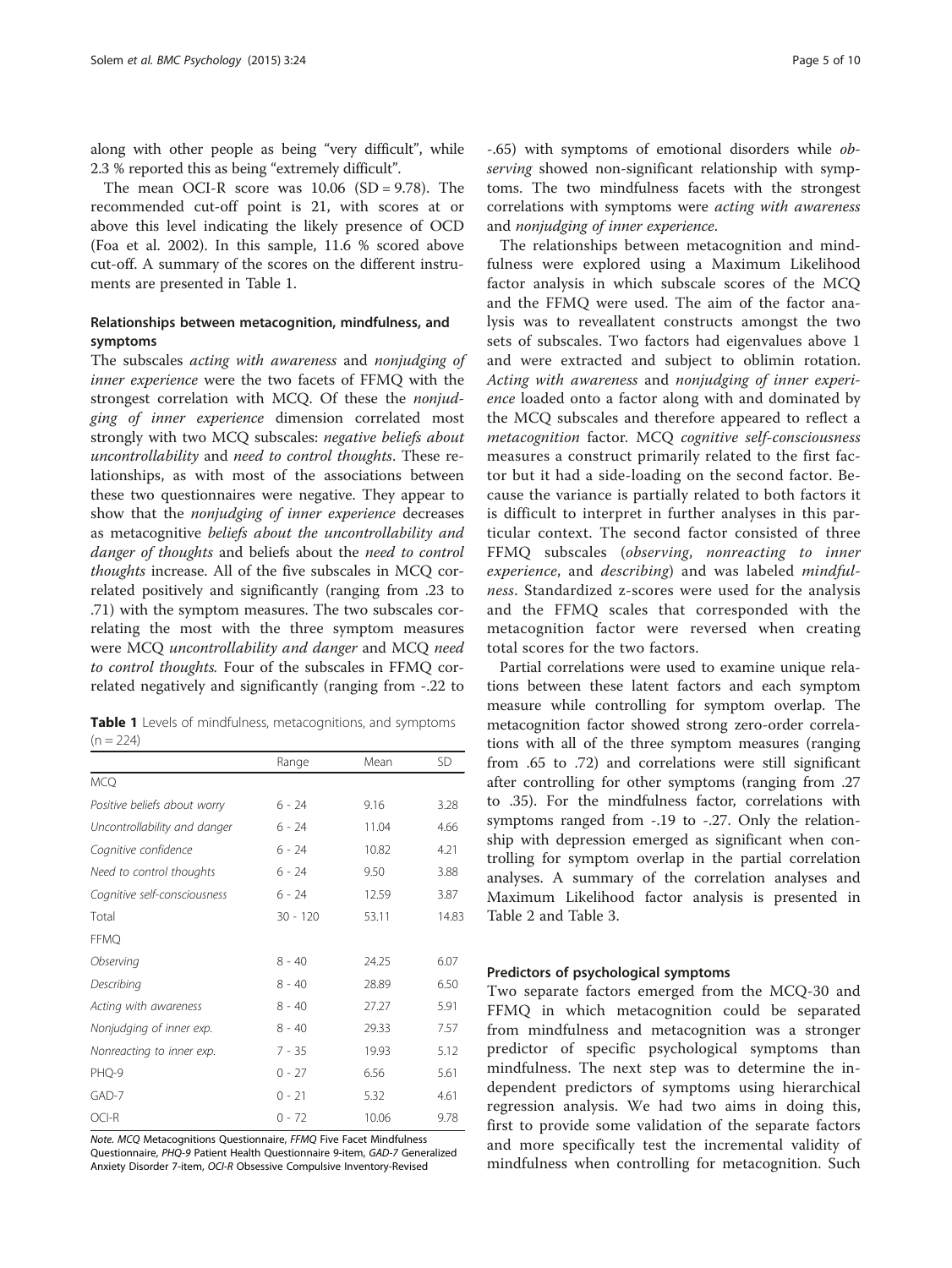<span id="page-5-0"></span>**Table 2** Correlations between metacognitive subscales, mindfulness subscales, and symptom measures ( $n = 224$ )

|             |                                  |                       |                     | MCQ-30              |                         |                             |                                  |                 |          |          |
|-------------|----------------------------------|-----------------------|---------------------|---------------------|-------------------------|-----------------------------|----------------------------------|-----------------|----------|----------|
|             | GAD-<br>PHQ-<br>$OCI-$<br>R<br>9 |                       | Positive<br>beliefs | Negative<br>beliefs | Cognitive<br>confidence | Need to control<br>thoughts | Cognitive self-<br>consciousness | Total<br>MCQ-30 | Age      |          |
| GAD-7       |                                  |                       |                     | $.31***$            | $.71***$                | $.38***$                    | $.58***$                         | $.47**$         | $.68***$ | $-17**$  |
| PHQ-9       | $.73***$                         |                       |                     | $.23***$            | $.62***$                | $.45***$                    | $.59***$                         | $.34***$        | $.62***$ | $-15*$   |
| OCI-R       | $.61***$                         | $.60***$              |                     | $.28***$            | $.62***$                | $.43***$                    | $.63***$                         | $.36***$        | $.64***$ | $-.11$   |
| <b>FFMQ</b> |                                  |                       |                     |                     |                         |                             |                                  |                 |          |          |
| Observing   | .10                              | .04                   | .04                 | $.15*$              | .07                     | .07                         | .08                              | $.38***$        | $.20***$ | .07      |
| Describing  |                                  | $-.22***-.31***$      | $-28**$             | $-0.08$             | $-31**$                 | $-32**$                     | $-31***$                         | .04             | $-28**$  | $.17***$ |
| Awareness   |                                  | $-52***$ $-60**$      |                     | $-46***$ $-23**$    | $-47**$                 | $-44**$                     | $-45**$                          | $-30**$         | $-52**$  | $.16*$   |
| Nonjudging  |                                  | $-0.65***$ $-0.55***$ |                     | $-46***$ $-37**$    | $-67**$                 | $-30**$                     | $-63**$                          | $-52**$         | $-69**$  | $.14*$   |
| Nonreact    |                                  | $-36***$ $-34***$     | $-.24***$           | .05                 | $-35***$                | $-12$                       | $-22**$                          | .09             | $-17*$   | .04      |
| Age         |                                  |                       |                     | $-21**$             | $-.11$                  | $-.11$                      | $-18**$                          | $-15*$          | $-.20**$ |          |

Note. MCQ Metacognitions Questionnaire, FFMQ Five Facet Mindfulness Questionnaire, PHQ-9 Patient Health Questionnaire 9-item, GAD-7 Generalized Anxiety Disorder 7-item, OCI-R Obsessive Compulsive Inventory-Revised. \*p < 0.05, \*\*p < 0.01

an analysis also permitted exploration of the individual predictors of a range of psychological symptoms.

anxiety symptoms. A summary of this regression is presented in Table [4.](#page-6-0)

#### Predictors of anxiety

With GAD-7 as the dependent variable, the regression analysis revealed that at step one, age and gender explained 3 % of the variance where age was the significant predictor. The metacognition factor was entered on step 2 and explained 49 % of the variance in GAD-7 scores. The mindfulness factor was a non-significant predictor on step three. In the final step of the equation, metacognition was the only significant individual predictor of

#### Predictors of depressive symptoms

The regression analysis with PHQ-9 as the dependent variable showed that at step one, age and gender explained 2 % with age being the significant predictor. When entering metacognition on step two an additional 46 % was explained and mindfulness on step 3 added a further 2 %. In the final step of the equation both metacognition and mindfulness were significant individual predictors of depressive symptoms. A summary of this regression is presented in Table [5.](#page-6-0)

Table 3 Subscale loadings in the factor analysis with Maximum Likelihood and correlations between factors and psychiatric symptoms

|                                  | Factor 1 Metacognition |          | Factor 2 Mindfulness |          |  |
|----------------------------------|------------------------|----------|----------------------|----------|--|
| MCQ Uncontrollability and danger | .823                   |          |                      |          |  |
| FFMQ Nonjudging of inner exp.    | $-0.805$               |          | $-0.050$             |          |  |
| MCQ Need to control thoughts     | .789                   |          | $-0.055$             |          |  |
| FFMQ Acting with awareness       | $-604$                 |          | .034                 |          |  |
| MCQ Positive beliefs             | .510                   |          | .175                 |          |  |
| MCQ Cognitive confidence         | .480                   |          | $-0.090$             |          |  |
| FFMQ Observing                   | .257                   |          | .652                 |          |  |
| FFMQ Nonreacting to inner exp.   | $-161$                 |          | .625                 |          |  |
| FFMQ Describing                  | $-263$                 | .485     |                      |          |  |
|                                  | Correlations           |          |                      |          |  |
|                                  | Zero-order             | Partial  | Zero-order           | Partial  |  |
| GAD-7                            | $.72***$               | $.35***$ | $-21**$              | $.03$ ns |  |
| PHQ-9                            | $.69***$               | $.27***$ | $-27**$              | $-18***$ |  |
| OCI-R                            | $.65***$               | $.32***$ | $-22**$              | $-08$ ns |  |
| Metacognition                    |                        |          | $-19***$             |          |  |

Note. MCQ Cognitive self-consciousness is not included in the metacognition factor due to side-loading. Partial correlations control for the other symptom measures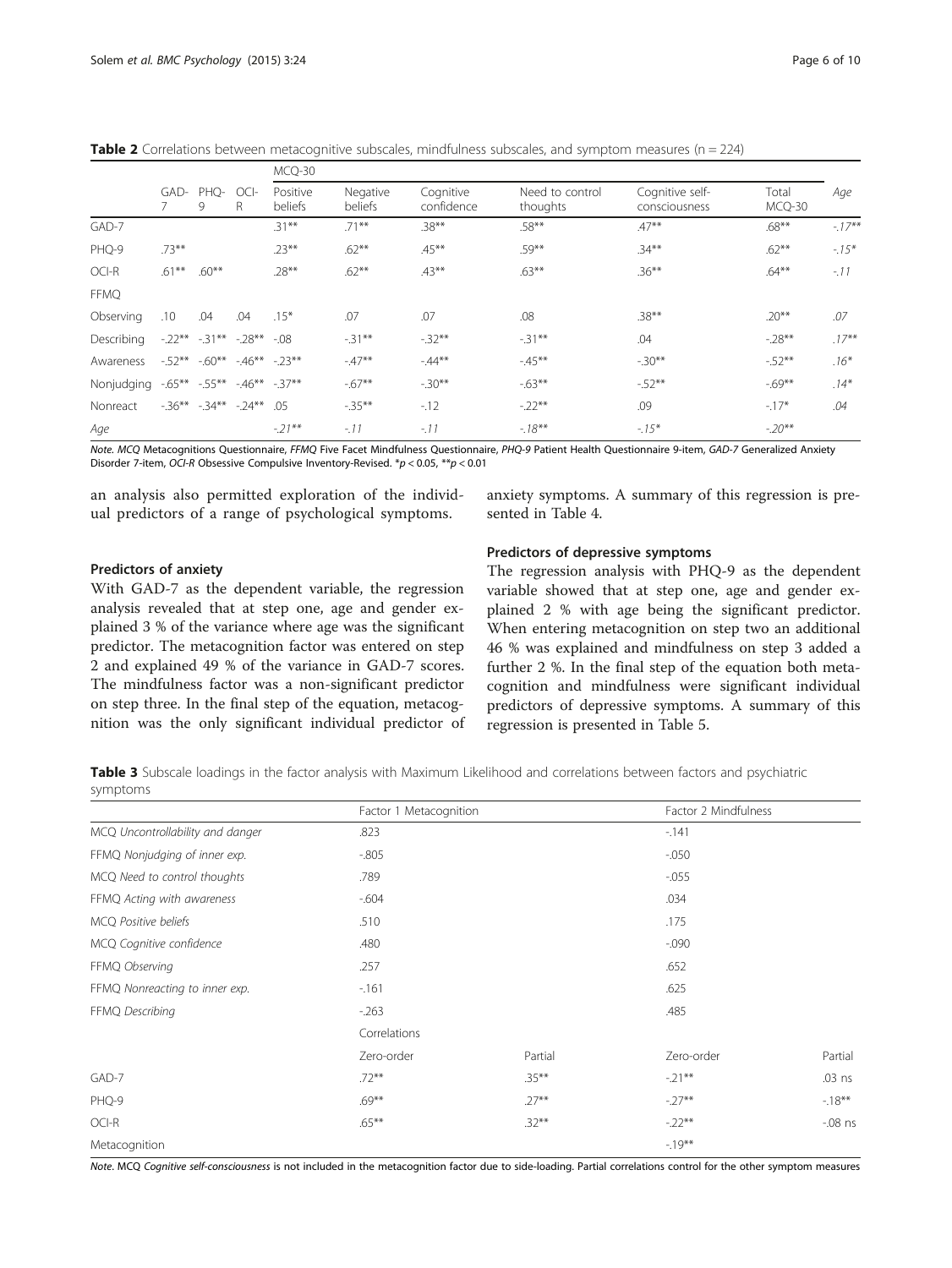<span id="page-6-0"></span>Table 4 Hierarchical regression analysis with GAD-7 as dependent variable (n = 224)

|                      | $F$ cha   | $R^2$ cha | β       | t          |
|----------------------|-----------|-----------|---------|------------|
| Step 1               | $3.61*$   | .03       |         |            |
| Gender               |           |           | .05     | .67        |
| Age                  |           |           | $-17$   | $-2.62***$ |
| Step 2 Metacognition | 221.60*** | .49       | .71     | 14.89***   |
| Step 3 Mindfulness   | 1.57      | .00       |         |            |
| Gender               |           |           | .03     | .65        |
| Age                  |           |           | $-.03$  | $-63$      |
| Metacognition        |           |           | .70     | 14.35***   |
| Mindfulness          |           |           | $-0.06$ | $-1.25$    |

Note. GAD-7 Generalized Anxiety Disorder 7-item.  $* p < 0.05$ ,  $** p < 0.01$ , \*\*\* p < 0.001

#### Predictors of obsessive-compulsive symptoms

Age and gender explained 1 % of OCD symptoms. Metacognition on step two added 42 %. Mindfulness on step three was a non-significant predictor. In the final step of the equation, metacognition was the only significant individual predictor of OCD symptoms. A summary of the regression is presented in Table 6.

#### **Discussion**

This study set out to explore the relationship between metacognitions and mindfulness and to examine how these constructs might relate to symptoms of depression, anxiety, and obsessive-compulsive disorder. Results of correlation analyses showed that metacognition was related to mindfulness as predicted by metacognitive theory. However, Maximum Likelihood factor analysis distinguished two clusters of traits. A metacognitive factor comprised of five MCQ subscales and two FFMQ subscales, and a narrower mindfulness factor comprised of three FFMQ subscales with a low side-loading from MCQ cognitive self-consciousness. The two factors were independently related to depression symptoms, but only

Table 5 Hierarchical regression analysis with PHQ-9 as dependent variable  $(n = 224)$ 

|                      | F cha     | $R^2$ cha | β     | t          |
|----------------------|-----------|-----------|-------|------------|
| Step 1               | 2.69      | .02       |       |            |
| Gender               |           |           | .04   | .55        |
| Age                  |           |           | $-15$ | $-2.26*$   |
| Step 2 Metacognition | 191.91*** | .46       | .69   | 13.85***   |
| Step 3 Mindfulness   | $9.95***$ | .02       |       |            |
| Gender               |           |           | .04   | .75        |
| Age                  |           |           | .01   | .13        |
| Metacognition        |           |           | .66   | $13.35***$ |
| Mindfulness          |           |           | $-16$ | $-3.15***$ |

Note. PHQ-9 Patient Health Questionnaire 9-item.  $* p < 0.05$ ,  $** p < 0.01$ ,

\*\*\*  $p < .001$ 

| dependent variable $(n = 224)$ |             |           |         |            |  |  |  |
|--------------------------------|-------------|-----------|---------|------------|--|--|--|
|                                | F cha       | $R^2$ cha | β       | t          |  |  |  |
| Step 1                         | 1.45        | .01       |         |            |  |  |  |
| Gender                         |             |           | $-0.03$ | $-41$      |  |  |  |
| Age                            |             |           | $-11$   | $-1.65$    |  |  |  |
| Step 2 Metacognition           | $162.11***$ | .42       | .66     | $12.73***$ |  |  |  |
| Step 3 Mindfulness             | 2.97        | .01       |         |            |  |  |  |
| Gender                         |             |           | $-0.04$ | $-75$      |  |  |  |
| Age                            |             |           | .04     | .67        |  |  |  |
| Metacognition                  |             |           | .65     | 12.28***   |  |  |  |
| Mindfulness                    |             |           | $-0.09$ | $-1.72$    |  |  |  |

Note. OCI-R Obsessive Compulsive Inventory-Revised.<br>\*\*\*  $p < .001$ 

 $\mathbf{r}$  and  $\mathbf{r}$ 

the metacognition factor was related to anxiety and OCD symptoms. Metacognition was the strongest predictor of each set of psychological symptoms with little additional variance explained by the mindfulness factor. The negative association between mindfulness and depression scores in the regression suggests that higher depressive symptom levels are associated with lower levels of reacting, observing and describing events. However, these mindfulness components might reflect in part the symptoms of depression such as inactivity or disengagement from the environment. Further work is required to determine the distinctness of the mindfulness factor from depressive symptoms.

The Maximum Likelihood factor analysis revealed that metacognitive traits can be distinguished from mindfulness with three out of five mindfulness subscales (observing, nonreacting to inner experience and describing) showing weak relationships with metacognition. The metacognition factor had substantial loadings for all MCQ subscales with negative beliefs predominating. The negative loading of nonjudging of inner experience on the metacognition factor suggests that the tendency to evaluate one's thoughts and feelings are more closely associated with metacognitive beliefs than with mindfulness. This pattern of findings supports a central assertion of the metacognitive model, that a syndrome of entanglement with thinking and analyzing events is linked to specific forms of metacognitive knowledge. It would seem that other dimensions of mindfulness (observing, nonreacting to inner experience, and describing) which are features of meditation practice may be only weakly related to the ideational processes that are considered most problematic in the metacognitive model. Nonreacting to inner experience was part of the mindfulness factor. Some nonreacting to inner experience items describe emotions and situations and how the person responds to them, whereas MCQ items refer to metacognitive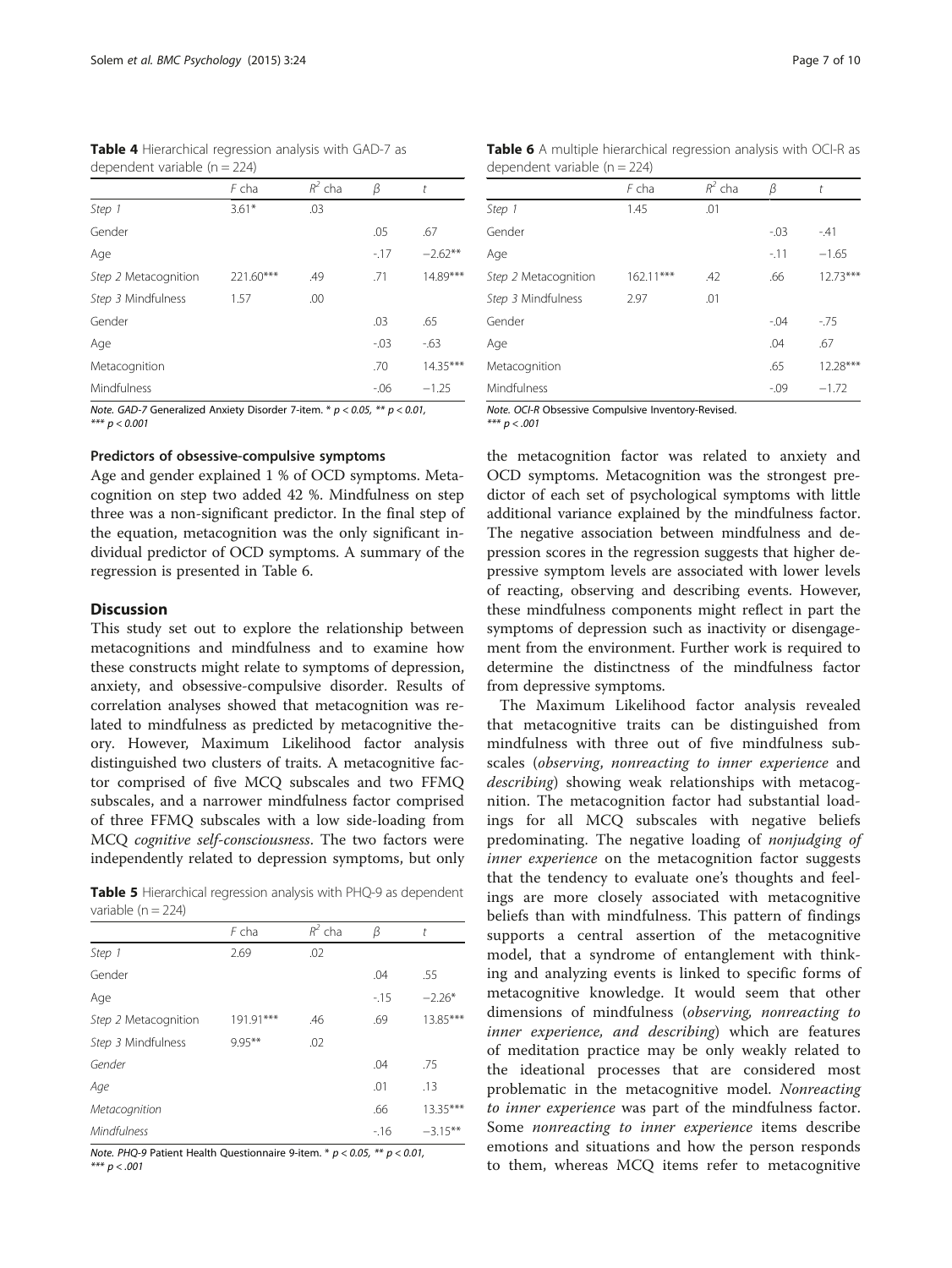knowledge, meaning knowledge about cognitions (not emotions/situations) and not about the person's behavioral responses to them. These differences could explain why nonreacting to inner experience is not a part of the metacognition factor.

Acting with awareness also loaded negatively on the metacognition factor. The *acting with awareness* subscale appears to assess the ability to attend to what one is doing with items suggesting a good resistance to distraction. This loading is also parsimonious with the metacognitive model of emotional vulnerability, where the pattern of extended thinking (the cognitive attentional syndrome) that contributes to disorder is associated with reduced attentional flexibility (Wells and Matthews [1994, 1996\)](#page-9-0). Moreover, the result is consistent with the use in metacognitive therapy of techniques such as attention training (Wells 1990) which is designed to increase flexibility and awareness of control.

Whilst the metacognitive dimension of cognitive selfconsciousness loaded most highly on metacognition it also loaded on mindfulness. Examination of the bivariate subscale correlations reveals that this association is the result of shared variance with observing as there was no correlation with the other constituents of the mindfulness factor (nonreacting to inner experience, describing). Observing assesses the tendency to focus on thoughts, feelings and behaviors and therefore overlaps in content with cognitive self-consciousness which is the tendency to focus on thinking processes.

The mindfulness factor was composed of FFMQ subscales (observing, nonreacting to inner experience, describing) involving the concept of focusing on presentmoment experience in an accepting way. This factor corresponds well to the definition of mindfulness presented in Buddhist-related applications (e.g. Kabat-Zinn 2003), but these features do not appear to be closely associated with psychological vulnerability. In contrast, metacognition was positively associated with each of the dimensions of psychological disorder symptoms measured and remained an independent predictor of all symptoms on the final step of the analysis. In contrast, mindfulness explained a small amount of additional variance in depression symptoms but not anxiety or OCD symptoms.

In summary, the present analysis indicated that the extent to which mindfulness is linked to maladaptation largely reflects metacognition. Specifically, higher negative beliefs about the uncontrollability and danger of thoughts and beliefs about the need for control loaded with high levels of nonjudging of inner experience and high levels of *acting with awareness*. Of the two emergent factors metacognition showed the strongest association with symptoms of psychological disorder. This factor corresponds to the Wells and Matthews ([1994](#page-9-0)) metacognitive model of psychological disorder in which

metacognitive beliefs coupled with extended conceptual processing and threat monitoring (the CAS) are central to emotional disorder. The results support the call to examine the structure and nature of mindfulness within the context of metacognitive theory (Wells, [2005\)](#page-9-0) with a view to advancing the construct within a well specified psychological model.

#### Strengths and limitations

The present study is innovative in examining how metacognitive traits relate to mindfulness constructs. The study used validated measures possessing good psychometric properties. A systematic review of instruments to measure self-reported mindfulness found that the FFMQ has the best psychometric properties (Park et al. [2013](#page-8-0)). However, there have also been criticisms of the scale (e.g. Van Dam et al. [2012](#page-9-0)) such as problems with combining positively and negatively worded items. Future studies should thus continue developing and improving the assessment of mindfulness.

Whilst the sample size was reasonable for this type of analysis, the cross-sectional nature of the data means that inferences about causality cannot be made. The data used was based on self-report, which means that it may have been biased by selective memory, personal experience and social desirability. For example, meditators and non-meditators complete the FFMQ differently (van Dam et al. [2009](#page-8-0)). It may be relevant to explore this in future studies. Also, the study did not measure detached mindfulness as described in Wells' metacognitive theory. As such the study cannot address the relationship between mindfulness and detached mindfulness.

Measures of anxiety and depression were chosen as symptom measures because they are the most frequent emotional disorders in the population. A measure of OCD was also included as mindfulness and metacognitions have been implicated as important in OCD, however, other measures of other emotional disorders could have been included as well and a measure of global functioning would be a reasonable addition to the study. To ease burden on participants we chose to include a few brief symptom measures. Future studies should look into the relationship between mindfulness and metacognition on other symptom measures as well as measures of global functioning.

A major limitation is that convenience sampling was used and limited information about the sample is available, for example we do not know if any of the participants were treatment seeking. The uncertainty with regard to the representativeness of the sample means that we do not know if the latent structure of relationships between subscales applies in a clinical group. Several variables showed significant skewness and kurtosis and generally this would indicate that the results of the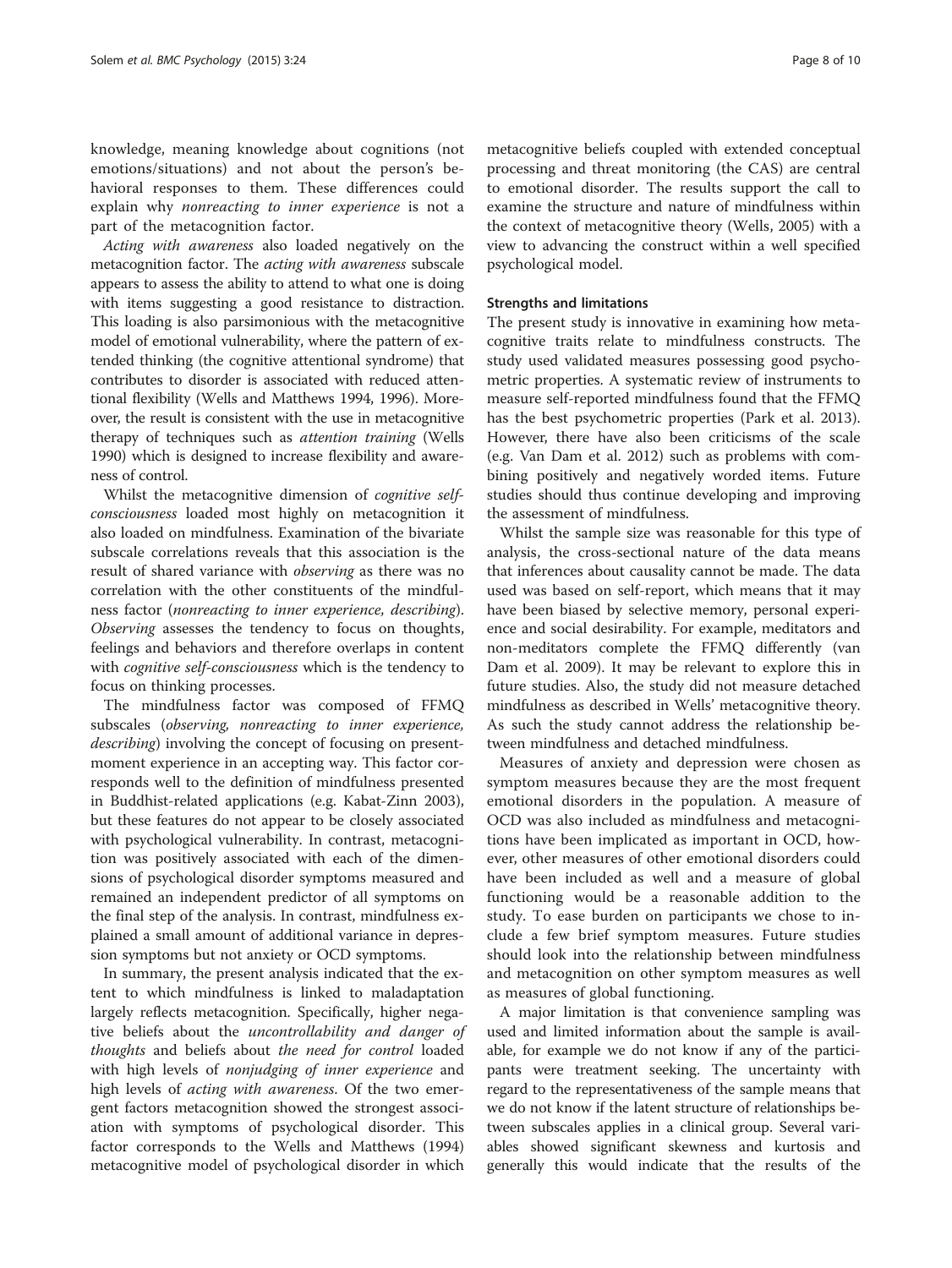<span id="page-8-0"></span>analyses should be interpreted with some caution. A single study does not implicate changes to theories of treatment. However, if further studies replicate the findings from our study using patient populations and more rigorous designs, there would be indications as to which components of mindfulness and metacognitions are most important to address in therapy.

#### Conclusions

In conclusion, the results of the present study suggest that mindfulness and metacognition traits as assessed by the FFMQ and MCQ-30 can be described by two latent factors. A large metacognition factor that correspond with the Wells and Matthews ([1994\)](#page-9-0) metacognitive model of dysfunctional processing and a smaller mindfulness factor that corresponds more with Buddhist-based conceptions of an experiential stance of observational acceptance. Psychological disorder symptoms were most strongly associated with the metacognition factor with little or no contribution made by mindfulness. These results imply that mindfulness as assessed by constructs such as the FFMQ is rather heterogeneous in its constituent parts, a result that is consistent with definitions of the construct that appear to combine attention and cognitive control (metacognition) with a direct experience and acceptance of the present. However, some of the most characteristic and unique feature of mindfulness; focusing on present moment experience may well be the least important from the perspective of psychological wellbeing. The results underscore the need for a greater psychological theory informed analysis.

#### Abbreviations

CAS: Cognitive attentional syndrome; FFMQ: Five facet mindfulness questionnaire; GAD-7: Generalized anxiety disorder 7-item; MCQ-30: Metacognitions questionnaire 30; OCD: Obsessive-compulsive disorder; OCI-R: Obsessive-compulsive inventory revised; PHQ-9: Patient health questionnaire 9-item.

#### Competing interests

The authors declare that they have no competing interest.

#### Authors' contributions

SS and SST contributed to the study design and data collection. SS, SST, and OH conducted the statistical analysis. SS, SST, OH, RH and AW interpreted the data and drafted the manuscript. All authors read and approved the final manuscript.

#### Acknowledgements

The authors wish to thank all the participants who took part in the study. The study was conducted as part of the graduate work of SST under supervision by SS and without any further funding.

#### Author details

<sup>1</sup>Department of psychology, Norwegian University of Science and Technology, 7491 Trondheim, Norway. <sup>2</sup>St. Olavs University Hospital, Trondheim, Norway. <sup>3</sup>Department of Clinical Psychology, University of Manchester, Manchester, England.

Received: 27 March 2015 Accepted: 6 July 2015 Published online: 14 July 2015

#### References

- Baer, R. A., Smith, G. T., Hopkins, J., Krietemeyer, J., & Toney, L. (2006). Using self-report assessment methods to explore facets of mindfulness. Assessment, 13, 27–45. doi: [10.1177/1073191105283504.](http://dx.doi.org/10.1177/1073191105283504)
- Baer, R. A., Smith, G. T., Lykins, E., Button, D., Krietemeyer, J., Sauer, S., & Williams, J. M. G. (2008). Construct validity of the five facet mindfulness questionnaire in meditating and nonmeditating samples. Assessment, 15(3), 329–342.
- Bohlmeijer, E., Prenger, R., Taal, E., & Cuijpers, P. (2010). The effects of mindfulness-based stress reduction therapy on mental health of adults with a chronic medical disease: A meta-analysis. Journal of Psychosomatic Research, 68, 539–544. doi: http://dx.doi.org/[10.1016/j.jpsychores.2009.10.005.](http://dx.doi.org/10.1016/j.jpsychores.2009.10.005)
- Cartwright-Hatton, S., & Wells, A. (1997). Beliefs about Worry and Intrusions: The Meta-Cognitions Questionnaire and its Correlates. Journal of Anxiety Disorders, 11, 279–296. doi: http://dx.doi.org/[10.1016/S0887-6185\(97\)00011-X](http://dx.doi.org/10.1016/S0887-6185(97)00011-X).
- Cash, M., & Whittingham, K. (2010). What facets of mindfulness contribute to psychological well-being and depressive, anxious, and stress-related symptomatology? Mindfulness, 1(3), 177–182.
- Dundas, I., Vøllestad, J., Binder, P. E., & Sivertsen, B. (2013). The Five Factor Mindfulness Questionnaire in Norway. Scandinavian Journal of Psychology, 54(3), 250–260.
- Flavell, J. H. (1979). Metacognition and cognitive monitoring: A new area of cognitive-developmental inquiry. American Psychologist, 34, 906–911. doi: [10.1037/0003-066X.34.10.906.](http://dx.doi.org/10.1037/0003-066X.34.10.906)
- Foa, E. B., Huppert, J. D., Leiberg, S., Langner, R., Kichic, R., Hajcak, G., & Salkovskis, P. M. (2002). The Obsessive-Compulsive Inventory: development and validation of a short version. Psychological Assessment, 14(4), 485.

Froeliger, B. E., Garland, E. L., Modlin, L. A., & McClernon, F. J. (2012). Neurocognitive correlates of the effects of yoga meditation practive on emotion and cognition: A Pilot study. Frontiers in Integrative Neuroscience, 6, 1–11. doi[:10.3389/fnint.2012.00048](http://dx.doi.org/10.3389/fnint.2012.00048).

Hjemdal, O., Stiles, T. C., & Wells, A. (2013). Automatic thoughts and meta-cognitions as predictors of psychological symptoms: A prospective study. Scandinavian Journal of Psychology, 54, 59–65.

Jankowski, T., & Holas, P. (2014). Metacognitive model of mindfulness. Consciousness and cognition, 28, 64–80. doi[:10.1016/j.concog.2014.06.005.](http://dx.doi.org/10.1016/j.concog.2014.06.005)

Kabat-Zinn, J. (1994). Mindfulness meditation for everyday life. London UK: Piatkus. Kabat-Zinn, J. (2003). Mindfulness-based interventions in context: Past, present,

and future. Clinical Psychology: Science and Practice, 10, 144–156.

- Kroenke, K., Spitzer, R. L., & Williams, J. B. W. (2001). The PHQ‐9. Journal of General Internal Medicine, 16(9), 606–613.
- Manea, L., Gilbody, S., & McMillan, D. (2012). Optimal cut-off score for diagnosing depression with the Patient Health Questionnaire (PHQ-9): a meta-analysis. Canadian Medical Association Journal, 184, E191–196. doi[:10.1503/cmaj.110829](http://dx.doi.org/10.1503/cmaj.110829).
- Nelson, T. O. (1996). Consciousness and metacognition. American Psychologist, 51, 102–116. doi[:10.1037/0003-066X.51.2.102](http://dx.doi.org/10.1037/0003-066X.51.2.102).
- Nelson, T. O., & Narens, L. (1994). Why investigate metacognition? In J. Metcalfe & A. P. Shimamura (Eds.), Metacognition (pp. 1-26). Cambridge, Mass: The MIT Press.
- Park, T., Reilly-Spong, M., & Gross, C. R. (2013). Mindfulness: a systematic review of instruments to measure an emergent patient-reported outcome (PRO). Quality of Life Research, 22, 2639–2659. doi:[10.1007/s11136-013-0395-8.](http://dx.doi.org/10.1007/s11136-013-0395-8)
- Segal, Z. V., Williams, J. M. G., & Teasdale, J. D. (2013). Mindfulness-based cognitive therapy for depression. New York: The Guilford Press.
- Solem, S., Hjemdal, O., Vogel, P. A., & Stiles, T. C. (2010). A Norwegian version of the Obsessive-Compulsive Inventory-Revised: psychometric properties. Scandinavian Journal of Psychology, 51, 509–516. doi:[10.1111/](http://dx.doi.org/10.1111/j.1467-9450.2009.00798.x) [j.1467-9450.2009.00798.x](http://dx.doi.org/10.1111/j.1467-9450.2009.00798.x).
- Spada, M. M., Nikčević, A. V., Moneta, G. B., & Wells, A. (2008). Metacognition, perceived stress, and negative emotion. Personality and Individual Differences, 44, 1172–1181. doi: http://dx.doi.org/[10.1016/j.paid.2007.11.010](http://dx.doi.org/10.1016/j.paid.2007.11.010).
- Spitzer, R. L., Kroenke, K., Williams, J. W., & Löwe, B. (2006). A brief measure for assessing generalized anxiety disorder: The gad-7. Archives of Internal Medicine, 166, 1092–1097. doi[:10.1001/archinte.166.10.1092](http://dx.doi.org/10.1001/archinte.166.10.1092).
- Spitzer, R. L., Kroenke, K., & Williams, J. B. (1999). Validation and utility of a self-report version of PRIME-MD: the PHQ primary care study. Primary Care Evaluation of Mental Disorders. Patient Health Questionnaire. JAMA, 282(18), 1737–1744.
- Van Dam, N. T., Earleywine, M., & Danoff-Burg, S. (2009). Differential item function across meditators and non-meditators on the Five Facet Mindfulness Questionnaire. Personality and Individual Differences, 47, 516–521. doi[:10.1016/](http://dx.doi.org/10.1016/j.paid.2009.05.005) [j.paid.2009.05.005](http://dx.doi.org/10.1016/j.paid.2009.05.005).